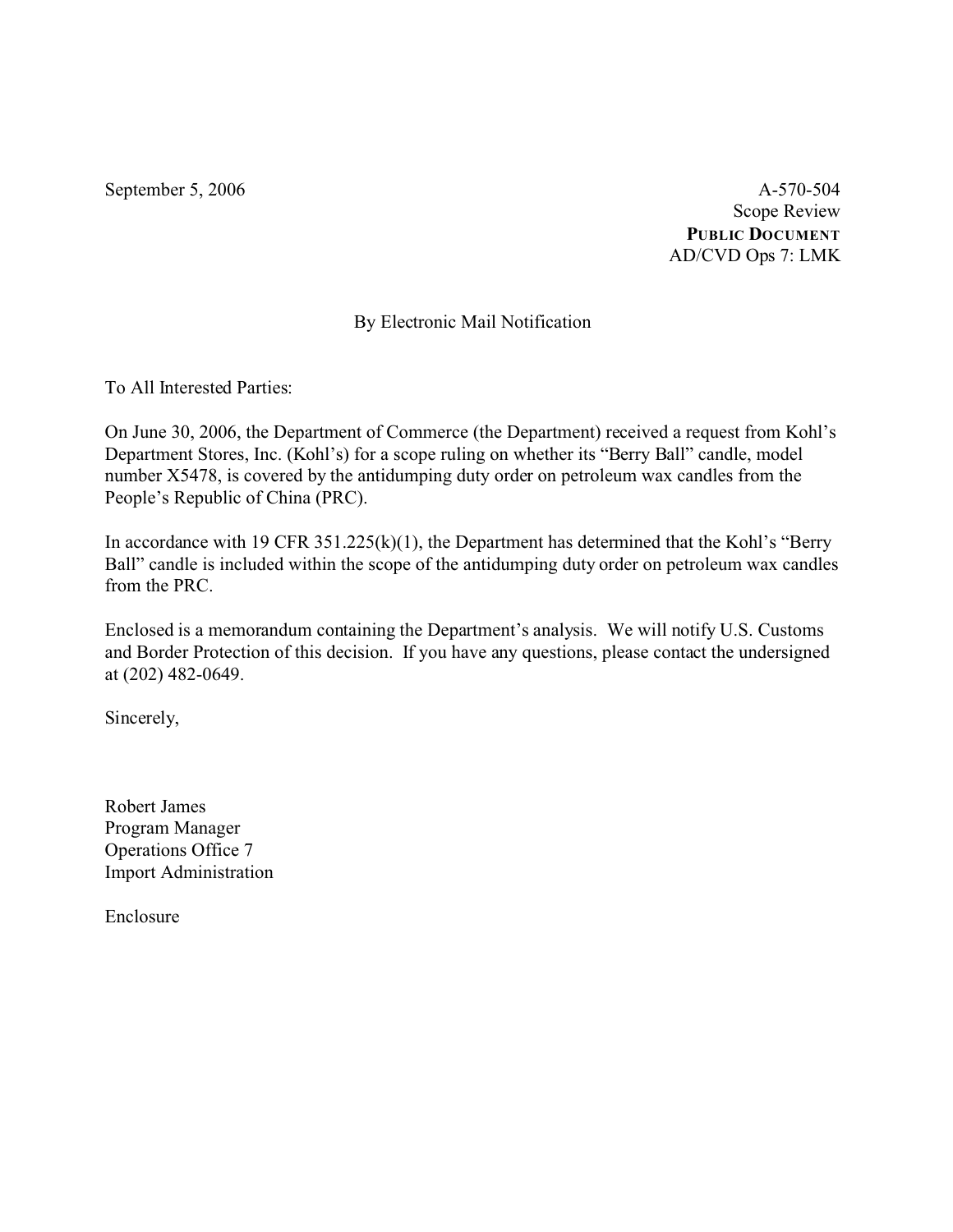A-570-504 Scope Review **PUBLIC DOCUMENT** AD-CVD Ops 7: LMK

| <b>MEMORANDUM FOR:</b> | <b>Stephen Claeys</b><br><b>Deputy Assistant Secretary</b><br>for Import Administration                                                                   |
|------------------------|-----------------------------------------------------------------------------------------------------------------------------------------------------------|
| FROM:                  | Richard Weible<br>Office Director<br>AD/CVD Operations, Office VII                                                                                        |
| <b>SUBJECT:</b>        | Final Scope Ruling: Antidumping Duty Order on Petroleum Wax<br>Candles From the People's Republic of China (A-570-504);<br>Kohl's Department Stores, Inc. |

#### **Summary**

On June 30, 2006,<sup>1</sup> the Department of Commerce (the Department) received a request from Kohl's Department Stores, Inc. (Kohl's) for a scope ruling to determine whether its "Berry Ball" candle is included within the scope of the antidumping duty order on petroleum wax candles from the People's Republic of China (PRC). *See Antidumping Duty Order: Petroleum Wax Candles from the People's Republic of China*, 51 FR 30686 (August 28, 1986) (*Order*). In accordance with 19 CFR 351.225(k)(1), the Department finds that Kohl's's "Berry Ball" candle is within the scope of the *Order*. 2

<sup>&</sup>lt;sup>1</sup> Kohl's request is dated June 26, 2006. However, it was received and date stamped by the Department's Central Records Unit on 30 June. *See* 19 CFR 351.103(b) ("no document will be considered as having been received by the Secretary unless it is submitted to the Import Administration Dockets Center in Room 1870 and stamped with the date and time of receipt").

 $2$  The Department has developed an internet website that allows interested parties to access prior scope determinations regarding the *Order*. This website lists all scope determinations from 1991 to the present. It can be accessed at [http://ia.ita.doc.gov/download/candles-prc-scope/index.html,](http://ia.ita.doc.gov/download/candles-prc-scope/,) and will be updated periodically to include newly issued scope determinations.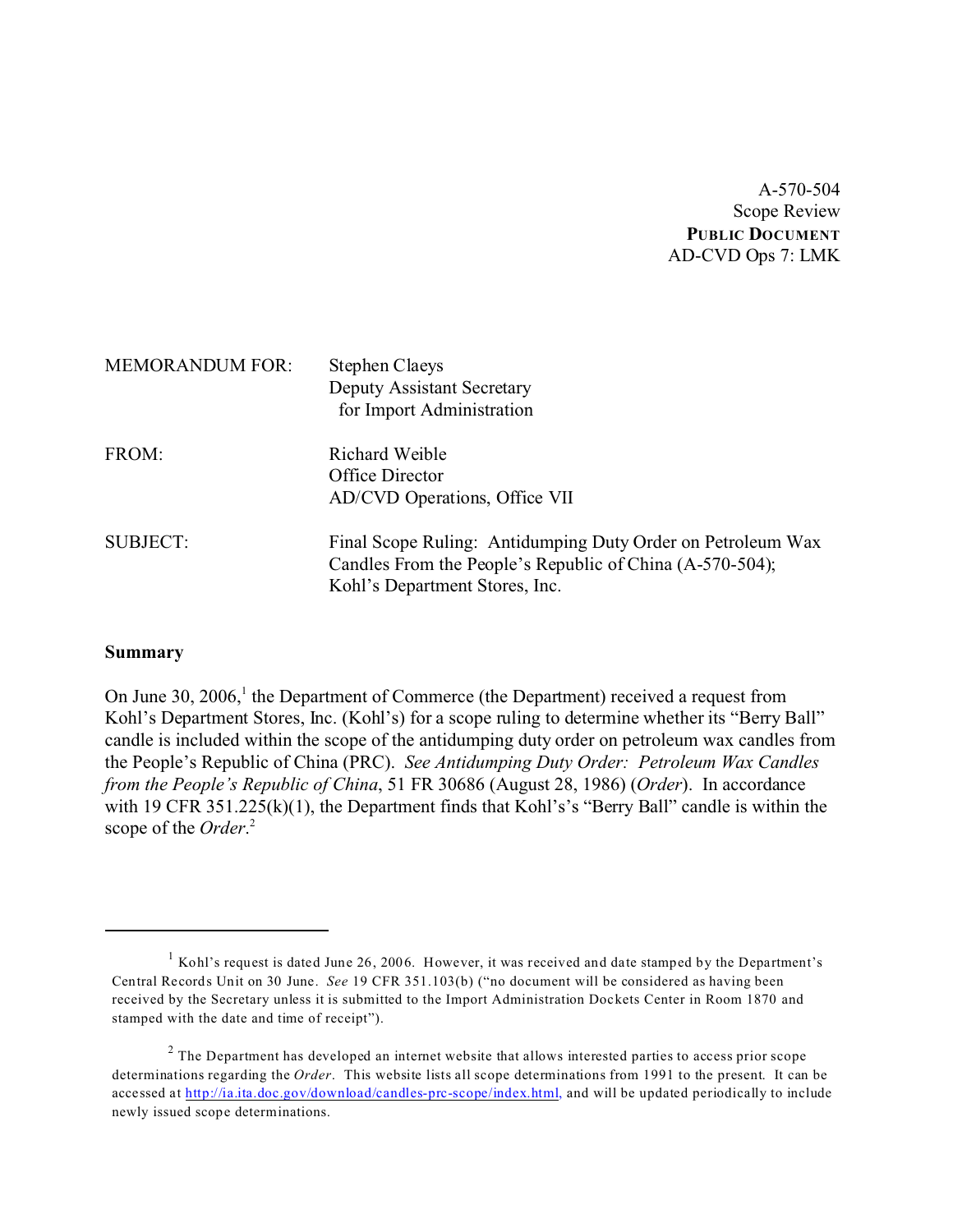#### **Kohl's Scope Request**

Kohl's argues this candle should be excluded from the scope of the *Order* pursuant to 19 CFR 351.225(k)(1) and the novelty candle exception described in a September 21, 1987, Customs Information Exchange instruction sent to the U.S. Customs Service.<sup>3</sup> Kohl's claims its "Berry Ball" candle qualifies for the novelty candle exception because the candle is uniquely associated with the Christmas holiday. Kohl's provided samples of the candle for the Department's review.

Kohl's describes the "Berry Ball," further identified as item number X5478, as being made of 100 percent paraffin wax, with three-dimensional holly leaves, berries and fruit in a round and covered with beaded glaze and glitter. Kohl's states each candle measures 5 inches in height and approximately 5½ inches in diameter. Kohl's indicates the candle is classified under *Harmonized Tariff Schedule of the United States* item number 3406.00.0000 (the HTS item number for both subject and non-subject petroleum wax candles).

Kohl's argues the candle is: (1) sculpted and painted to look like holly leaves, berries and fruit; (2) advertised and sold only during the Christmas holiday season, and displayed with Christmas holiday candles and decorations only; and (3) intended for use in the home as a decoration during the Christmas holiday. Thus, Kohl's argues its candle "possesses characteristics uniquely associated with the Christmas holiday, and therefore is outside the scope" of the *Order*. *See* Kohl's Request.

Petitioner, the National Candle Association, did not comment on this scope request.

### **Legal Framework**

The regulations governing the Department's antidumping scope determinations are found at 19 CFR 351.225. On matters concerning the scope of an antidumping duty order, the Department first examines the descriptions of the merchandise contained in the petition, the initial investigation, and the determinations of the Secretary (including prior scope determinations) and the U.S. International Trade Commission (the Commission). This determination may take place with or without a formal inquiry. If the Department determines these descriptions are dispositive of the matter, the Department will issue a final scope ruling as to whether or not the merchandise is covered by the order. *See* 19 CFR 351.225(k)(1).

 $3$  In the Customs Information Exchange referenced by Kohl's, the Department described a narrowly limited exception to the scope of the order for so-called "novelty candles," including figurine candles, candles shaped in the form of identifiable objects, and candles specifically designed for and used only in connection with the holiday season. *See* Customs Information Exchange, CIE N212/85, dated September 21, 1987 (Customs Notice). We note the Customs Notice contains the same language concerning the novelty candle exception as an earlier communication between the Department and counsel for a candle importer. *See* Letter from the Director, Office of Compliance, to the law firm of Burditt, Bowles & Radzius, Ltd., July 13, 1987.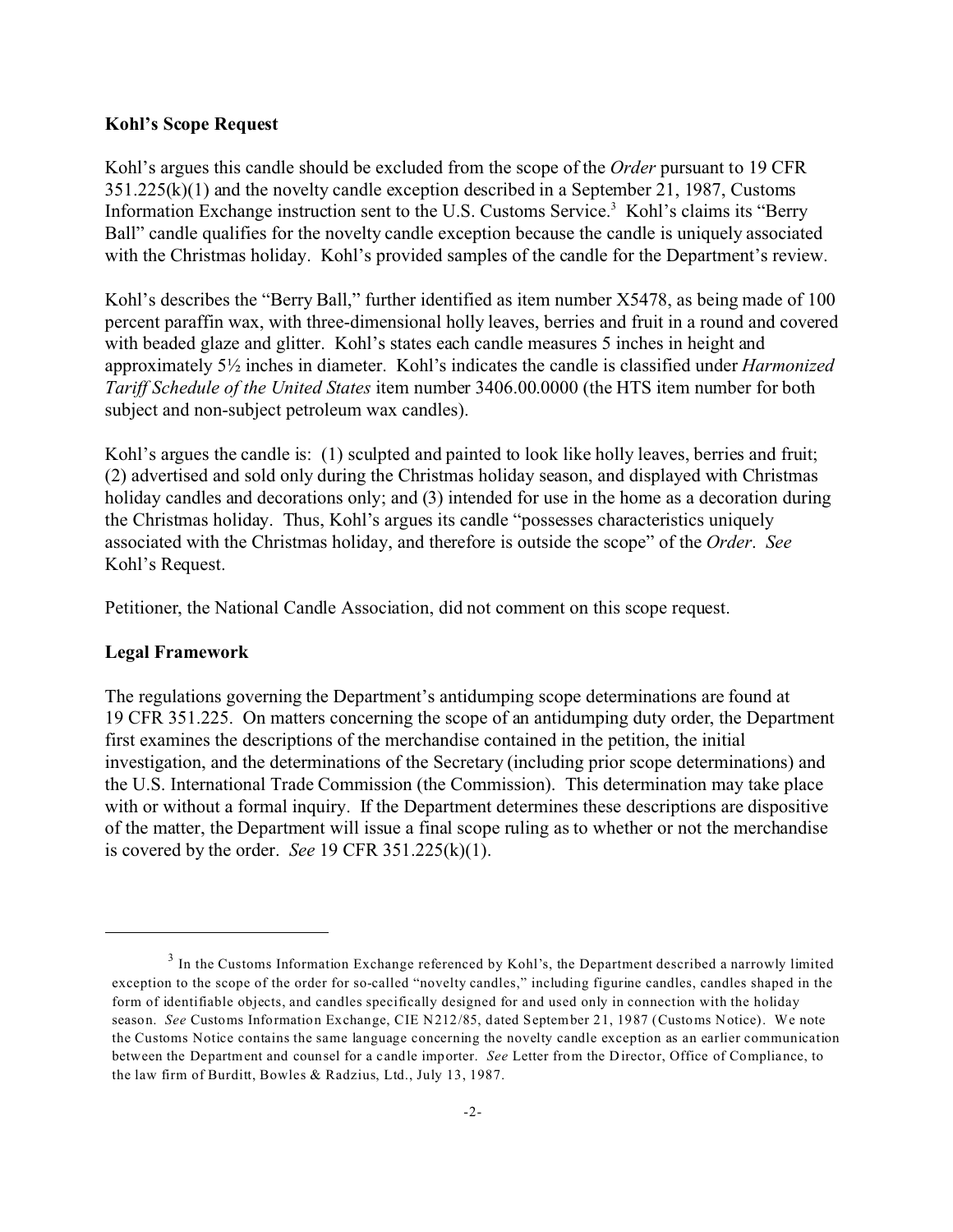Conversely, where the descriptions of the merchandise are *not* dispositive, the Department will consider the five additional factors set forth at 19 CFR 351.225(k)(2). These criteria are: (1) the physical characteristics of the merchandise; (2) the expectations of the ultimate purchasers; (3) the ultimate use of the product; (4) the channels of trade in which the product is sold; and (5) the manner in which the product is advertised and displayed. The determination as to which analytical framework is most appropriate in any given scope inquiry is made on a case-by-case basis after consideration of all evidence before the Department.

In the instant case, the Department has evaluated Kohl's request in accordance with 19 CFR  $351.225(k)(1)$  and finds the descriptions of the products contained in the petition, the initial investigation, and the determinations of the Secretary (including prior scope determinations) and the Commission are dispositive with respect to Kohl's "Berry Ball" candle. Therefore, for this candle the Department finds it unnecessary to consider the additional factors set forth at 19 CFR  $351.225(k)(2)$ .

Documents and parts thereof from the underlying investigation that the Department deemed relevant to this scope ruling were made part of the record of this determination and are referenced herein. Documents neither the Department nor the parties placed on the record do not constitute part of the administrative record for this scope determination.

In its original petition of September 4, 1985, the NCA requested that the investigation cover:

[c]andles [which] are made from petroleum wax and contain fiber or paper-cored wicks. They are sold in the following shapes: tapers, spirals, and straight-sided dinner candles; rounds, columns, pillars; votives; and various wax-filled containers. These candles may be scented or unscented . . . and are generally used by retail consumers in the home or yard for decorative or lighting purposes.

*See* Antidumping Petition (September 4, 1985) at 7.

The Department defined the scope of the investigation in its notice of initiation. This scope language carried forward without change through the preliminary and final determinations of sales at less than fair value and the eventual antidumping duty order:

[c]ertain scented or unscented petroleum wax candles made from petroleum wax and having fiber or paper-cored wicks. They are sold in the following shapes: tapers, spirals, and straight-sided dinner candles; rounds, columns, pillars, votives; and various wax-filled containers.

*See Petroleum Wax Candles from the People's Republic of China: Initiation of Antidumping Duty Investigation*, 50 FR 39743 (September 30, 1985); *Petroleum Wax Candles from the People's Republic of China: Preliminary Determination of Sales at Less Than Fair Value*, 51 FR 6016 (February 19, 1986); *Petroleum Wax Candles from the People's Republic of China: Final Determination of Sales at Less Than Fair Value*, 51 FR 25085 (July 10, 1986) and the *Order*.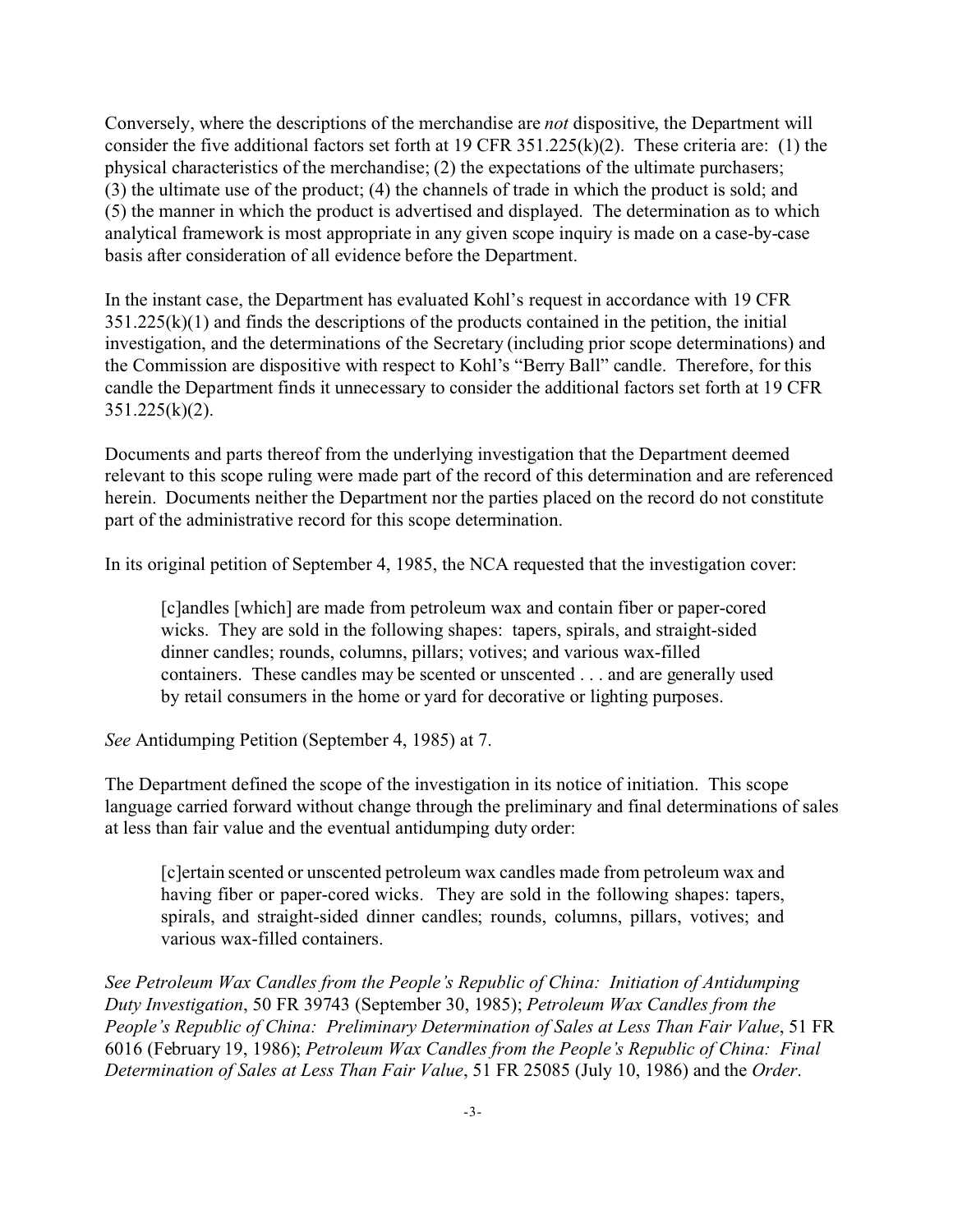The Commission adopted a similar definition of the "like product" subject to its determinations, noting the investigations did not include "birthday, birthday numeral and figurine type candles." *See Candles from the People's Republic of China: Determination of the Commission in Investigation No. 731-TA-282 (Final)*, USITC Publication 1888 (August 1986) at 4, note 5, and A-2.

Also of relevance to the present scope inquiry is the Department's Customs Notice referenced in footnote 3, above, issued in connection with a July 1987 scope determination concerning an exception from the *Order* for novelty candles, which states:

The Department of Commerce has determined that certain novelty candles, such as Christmas novelty candles, are not within the scope of the antidumping duty order on petroleum-wax candles from the People's Republic of China (PRC). Christmas novelty candles are candles specially designed for use only in connection with the Christmas holiday season. This use is clearly indicated by Christmas scenes and symbols depicted in the candle design. Other novelty candles not within the scope of the order include candles having scenes or symbols of other occasions (e.g., religious holidays or special events) depicted in their designs, figurine candles, and candles shaped in the form of identifiable objects (e.g., animals or numerals).

*See* CIE N-212/85, September 21, 1987; *see also* Letter from the Director, Office of Compliance, to Burditt, Bowles & Radzius, Ltd., July 13, 1987 (Customs Notice).

In November 2001, the Department changed its practice on the issue of candle shapes. *See* "Final Scope Ruling – Antidumping Duty Order on Petroleum Wax Candles From the People's Republic of China (A-570-504); J.C. Penney" (November 9, 2001) (*J.C. Penney Ruling*). In this ruling, the Department reviewed the text of the scope of the *Order*, beginning with the text of the first sentence of the scope which covers "{c}ertain scented or unscented petroleum wax candles made from petroleum wax and having fiber or paper-cored wicks." *See Order*. The text following this broad inclusive sentence provides a list of shapes; this list is not modified by any express words of exclusivity. The result of our prior practice of not including within the scope of the *Order* candles of a shape other than those specifically listed in the *Order* was inconsistent with the fact that the candles were "scented or unscented petroleum wax candles made from petroleum wax and having fiber or paper-cored wicks."<sup>4</sup> In the *J.C. Penney Ruling*, the Department determined to revise this practice because it had the effect of narrowing the broad coverage of the first sentence of the *Order*'s scope. The list of shapes in the second sentence of the *Order*'s scope does not provide a textual basis for such a narrowing of the coverage of the first sentence of the *Order*'s scope.

<sup>4</sup> *See, e.g.*, "Final Scope Ruling - Antidumping Duty Order on Petroleum Wax Candles From the People's Republic of China (A-570-504); Endar Corp." (January 11, 2000) (*Endar Ruling*) (where the Department found a "dragonfly" candle, in the shape of a rough-hewn stone with a dragonfly carved on top, not within scope because it is of a shape not listed by the scope); *and* "Final Scope Ruling – Antidumping Duty Order on Petroleum Wax Candles From the People's Republic of China (A-570-504); American Drug Stores, Inc." (March 16, 1998) (where the Department found a sphere or ball-shaped candle not within scope because it is a shape not listed by the scope).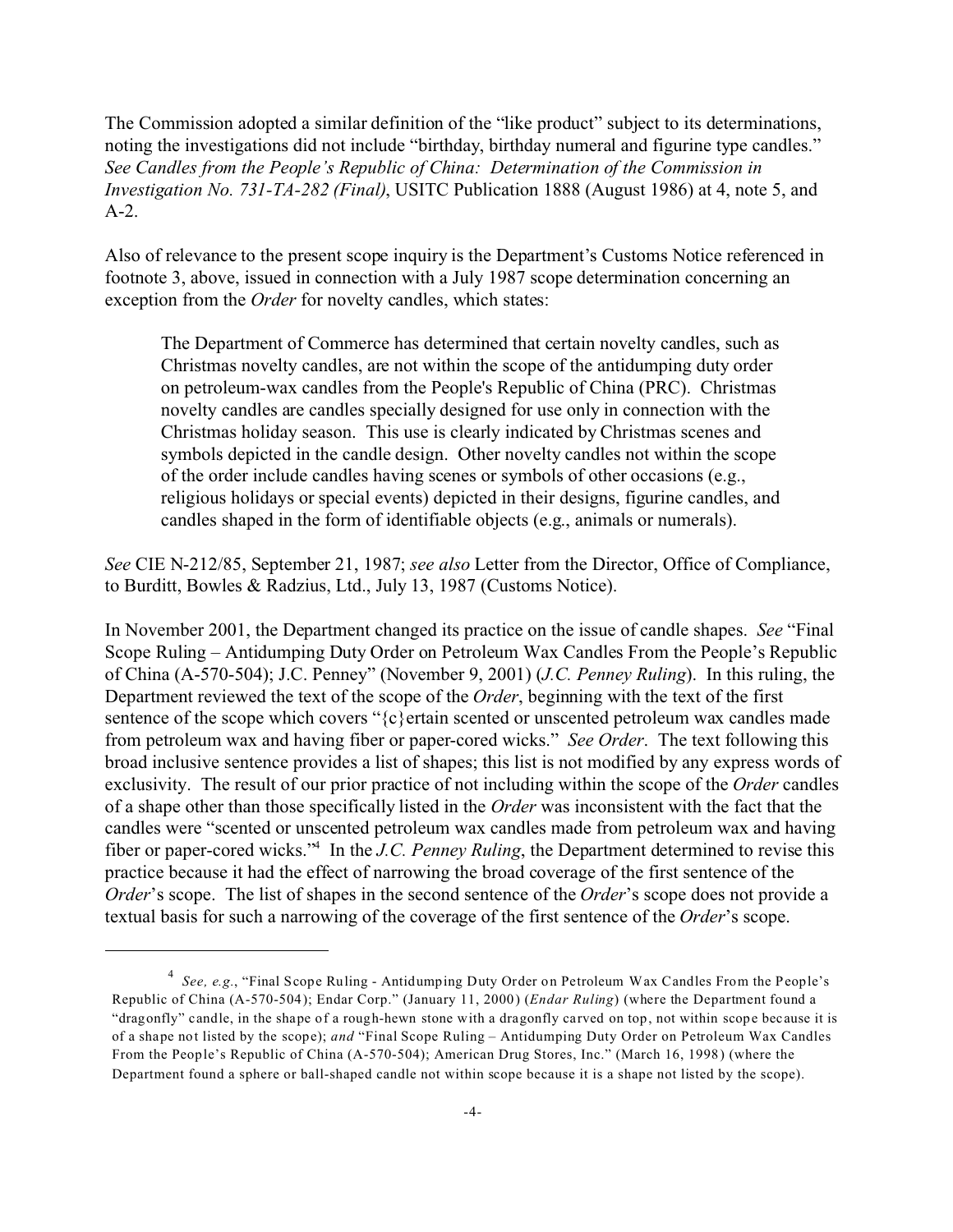Accordingly, to give full effect to the first sentence of the inclusive language of the scope, the Department now will normally evaluate whether candles of a shape not listed by the inclusive language of the *Order*'s scope are scented or unscented petroleum wax candles made from petroleum wax and having fiber or paper-cored wicks.

This approach of evaluating such candles in light of the entire text of the *Order*'s scope is in keeping with the opinion of the Court of International Trade, noting that a better approach in scope rulings is to avoid subjective issues of intent and, instead, look to the petition's language to determine whether the class or kind of merchandise at issue was expressly included. *Duferco Steel, Inc. v. United States*, 146 F. Supp. 2d 913 (May 29, 2001) (*Duferco Steel*). Such an approach is a departure from past CIT precedent that required the Department to give ample deference to the petitioner's intent when examining a petition's description of the subject merchandise. *See, e.g.*, *Torrington Co. v. United States*, 995 F. Supp. 117, 121 (CIT 1998).

Although the specific scope decision in *Duferco Steel* has been overturned by the United States Court of Appeals of the Federal Circuit (Federal Circuit) in *Duferco Steel, Inc. v. United States*, 296 F.3d 1087 (Fed. Cir. 2002) (*Duferco Steel II*), we do not believe the Federal Circuit's decision undermines the Department's decision in the *J.C. Penney Ruling*. The plain language of the scope of the *Order* clearly states "[c]ertain scented or unscented petroleum wax candles made from petroleum wax and having fiber or paper-cored wicks . . . sold in the following shapes: tapers, spirals, and straight-sided dinner candles; rounds, columns, pillars, votives; and various wax-filled containers" are included within the scope of the *Order*. Thus, the *Order* offers a descriptive list of the shapes of candles included within the *Order*, but, as the courts have recognized, there is no requirement that every single product covered must be identified in the scope. More specifically, the Federal Circuit has stated "the petitions that led to the issuance of the order did not need to specifically identify the {product} in order to cover {it}; our precedent, to say nothing of the regulations, makes clear that neither a petition nor an antidumping or countervailing duty order requires that level of specificity."<sup>5</sup> The Federal Circuit further stated "{a}s a matter of law, a petition need not list the entire universe of products . . . in order {for the petition} to cover those products."<sup>6</sup> Thus, as applied to this *Order*, there is no requirement, nor is it possible, for all the shapes of candles to be listed.<sup>7</sup> In fact, if the list were exhaustive, there would have been no need for the Department to determine whether any other candle that was not explicitly listed as a shape in the scope of the *Order*. However, the Department did render the novelty candle exception narrowly, leaving all other petroleum wax candles from the PRC covered by the *Order*.

5 *Novosteel SA v. United States*, 284 F.3d 1261, 1264 (Fed. Cir. 2002).

6 *Id*.

<sup>7</sup> *See Petroleum Wax Candles from China, Investigation No. 731-TA-282 (Review)* (August 1999) (USITC Pub. No. 3226), at 18 ("Candles come in a wide variety of shapes and sizes. Major U.S. candle manufacturers reportedly will offer 1,000 to 2,000 varieties of candles in their product lines.").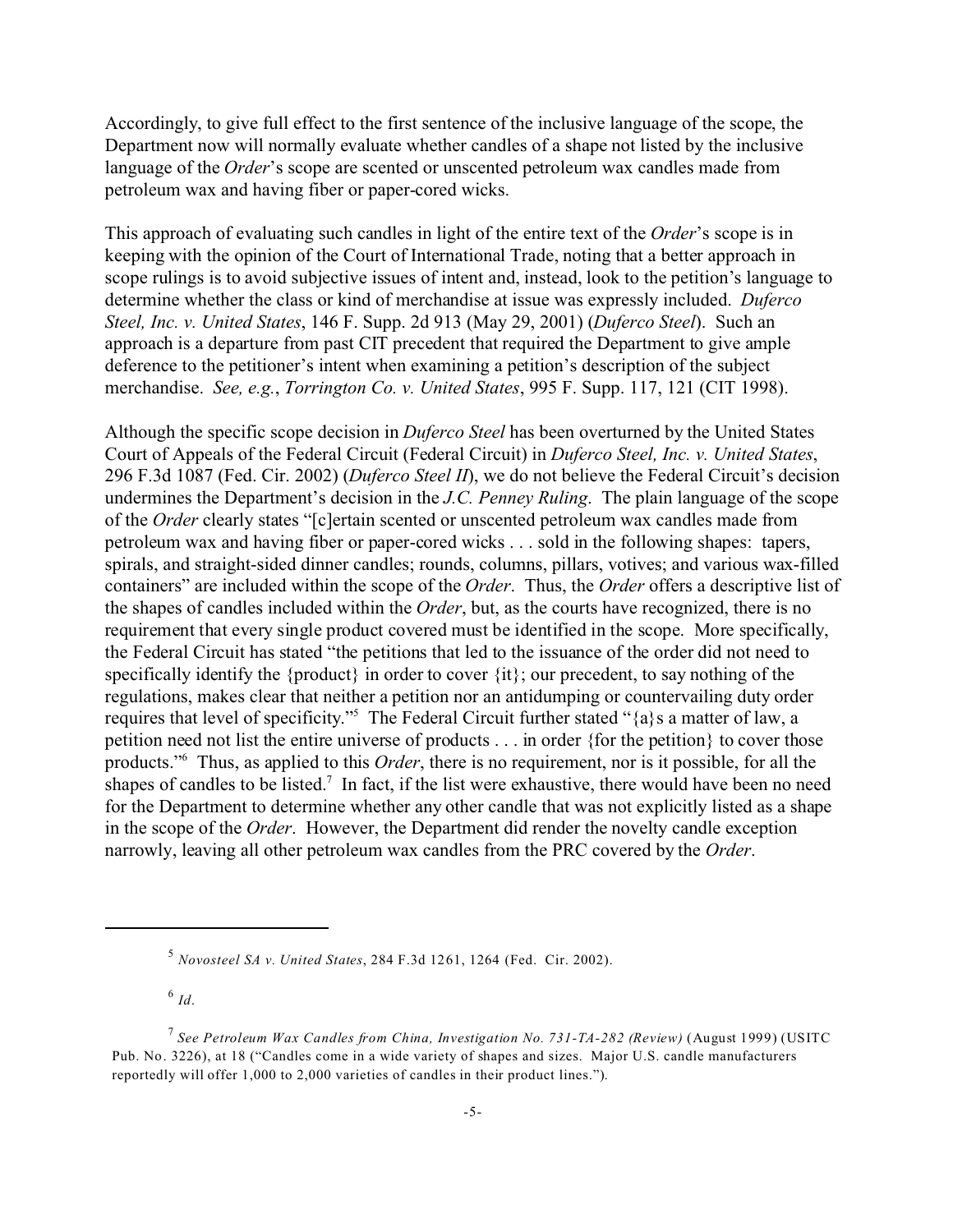If the Department determines the candle is made from petroleum wax and has a fiber or papercored wick, but the candle possesses characteristics set out in the Customs Notice, it will not fall within the scope of the *Order*. In order for a candle to qualify for this exception, the characteristic which is claimed to render it a novelty candle (*i.e.*, the shape of an identifiable object or a holidayspecific design) should be easily recognizable in order for the candle to merit not being included within the scope of the *Order*. Specifically, among other determining factors, the Department will examine whether the characteristic is identifiable from most angles and whether or not it is minimally decorative, *e.g.*, small and/or singularly placed on the candle. If the identifiable object or holiday-specific design is not identifiable from most angles, or if the design or characteristic is minimally decorative, the Department may determine the candle is included within the scope of the *Order*. *See J.C. Penney Corp. Ruling*; "Final Scope Ruling – Antidumping Duty Order on Petroleum Wax Candles From the People's Republic of China (A-570-504); San Francisco Candle Co." (February 12, 2001) (*San Francisco Candle Ruling*); and *Endar Ruling*. If a candle does not possess the characteristics set out in the July 1987 novelty candle exception, and it is a scented or unscented candle having fiber or paper-cored wick, the Department will determine that the candle is within the scope of the *Order*.

#### **Analysis**

Our examination of the sample candle provided by Kohl's shows the candle to be in all essential respects as described by Kohl's in its submission. The surface of the entire candle is further decorated with a glittery finish reminiscent of frost.

With respect to the instant request, we find that for the reasons outlined below, Kohl's Berry Ball candle is within the scope of *Order*. This candle is a petroleum wax candle having a fiber or paper-cored wick. Furthermore, the candle is not in the shape of any identifiable objects, nor does it contain any identifiable holiday-specific design which would limit the candle's use specifically to any particular holiday season, as is suggested by the novelty candle exception.

Pursuant to the Department's change in practice, as described in the *J.C. Penney Ruling*, the Department will normally evaluate whether the candle is a scented or unscented petroleum wax candle made from petroleum wax and having a fiber or paper-cored wick. The Kohl's Berry Ball candle is a petroleum wax candle with a fiber or paper-cored wick. Therefore, we must evaluate whether the characteristics of the candle brings it outside the scope of the *Order* pursuant to the novelty candle exception detailed in the Customs Notice and our interpretation set forth in the *J.C. Penney Ruling*.

We find these candles are roughly in the shape of a round, a shape specifically listed in the scope of the *Order*, that has fruit or berry shapes and leaves decorating the surface. We also examined whether the design of this candle could be associated exclusively with the Christmas holiday. We find that, although the Berry Ball candle is painted in multiple colors with what purport to be leaves, berries and fruit, none of these colors or designs are exclusively associated with the Christmas holiday. *See Springwater Cookie & Confections Inc. v. United States*, 20 CIT 1192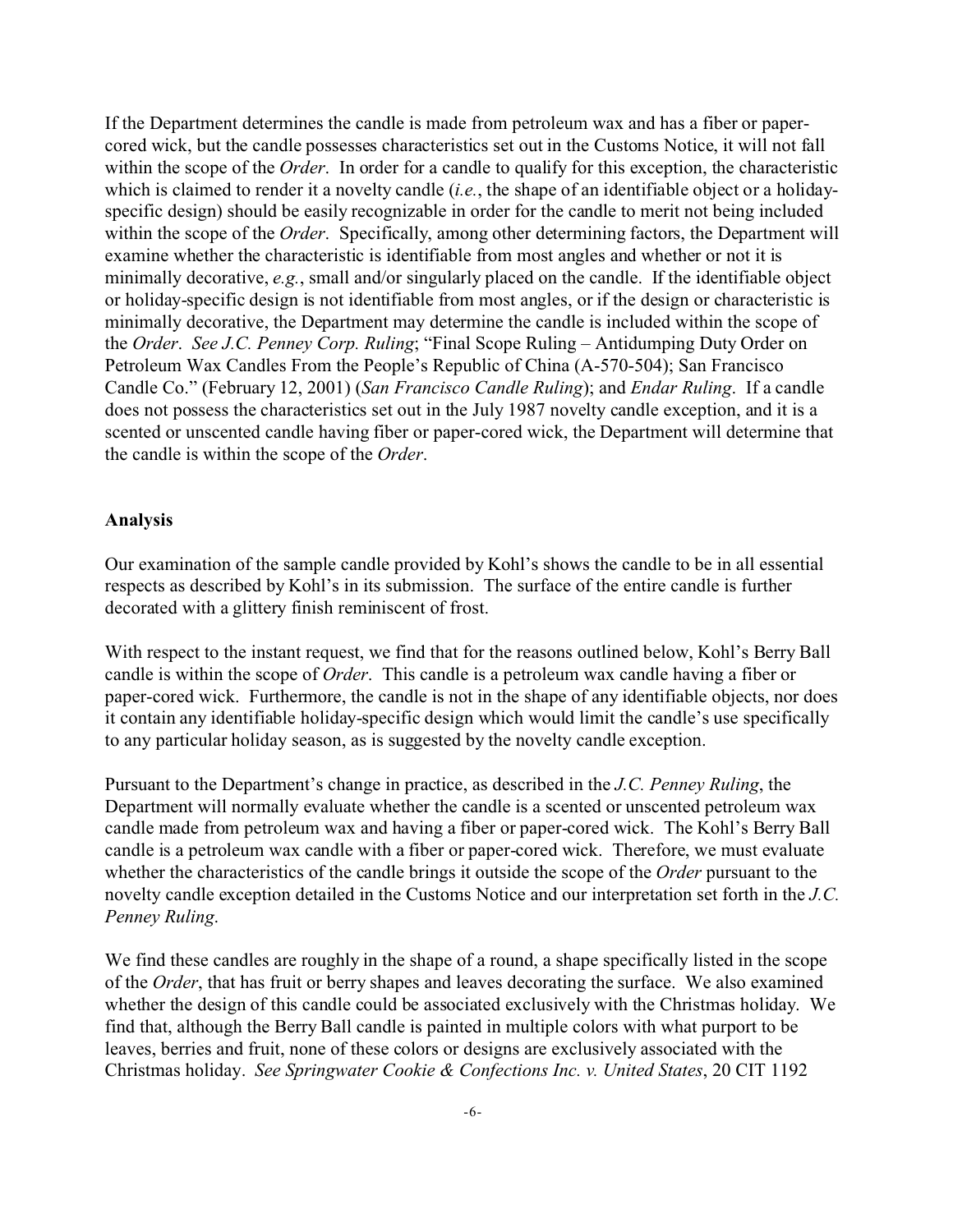(September 26, 1996) (affirming the Department's finding that "colors *per se* will not exempt a candle from the scope of the antidumping duty order."). Furthermore, the Customs Notice indicated that the holiday nature of such a candle "is clearly indicated by Christmas scenes and symbols depicted in the candle design." We find no such indications in the design of the "Berry Ball" candle. Thus, we disagree with Kohl's that this candle is uniquely associated with the Christmas holiday. These findings are consistent with "Final Scope Ruling: Antidumping Duty Order on Petroleum Wax Candles From the People's Republic of China (A-570-504); Target Corporation, Inc." (March 9, 2005) (where the Department found that Target's "Cranberry" candles did not qualify for the novelty candle exclusion because these candles do not have the shape of an identifiable object or a holiday-specific design). *See also* the September 1987 Customs Notice cited above.

With respect to Kohl's argument that these candles are displayed with Christmas holiday candles and decorations, sold and advertised only during the Christmas holiday season, and are intended to be used as home decoration during the Christmas holiday, under the Department's current practice, the Department focuses only on whether the candles at issue are in the form of identifiable objects or whether the candles can be exclusively associated with a specific holiday. Under this analytic framework, the Department does not reach the manner in which the candles were sold or their intended use, as contemplated under 19 CFR 351.225(k)(2).

As discussed above, we find that Kohl's candle is not in the shape of any recognizable object. Moreover, we find nothing in this candle's design limits its use exclusively to Christmas or any other specific holiday. Accordingly, Kohl's "Berry Ball" candle is included within the scope of the *Order*.